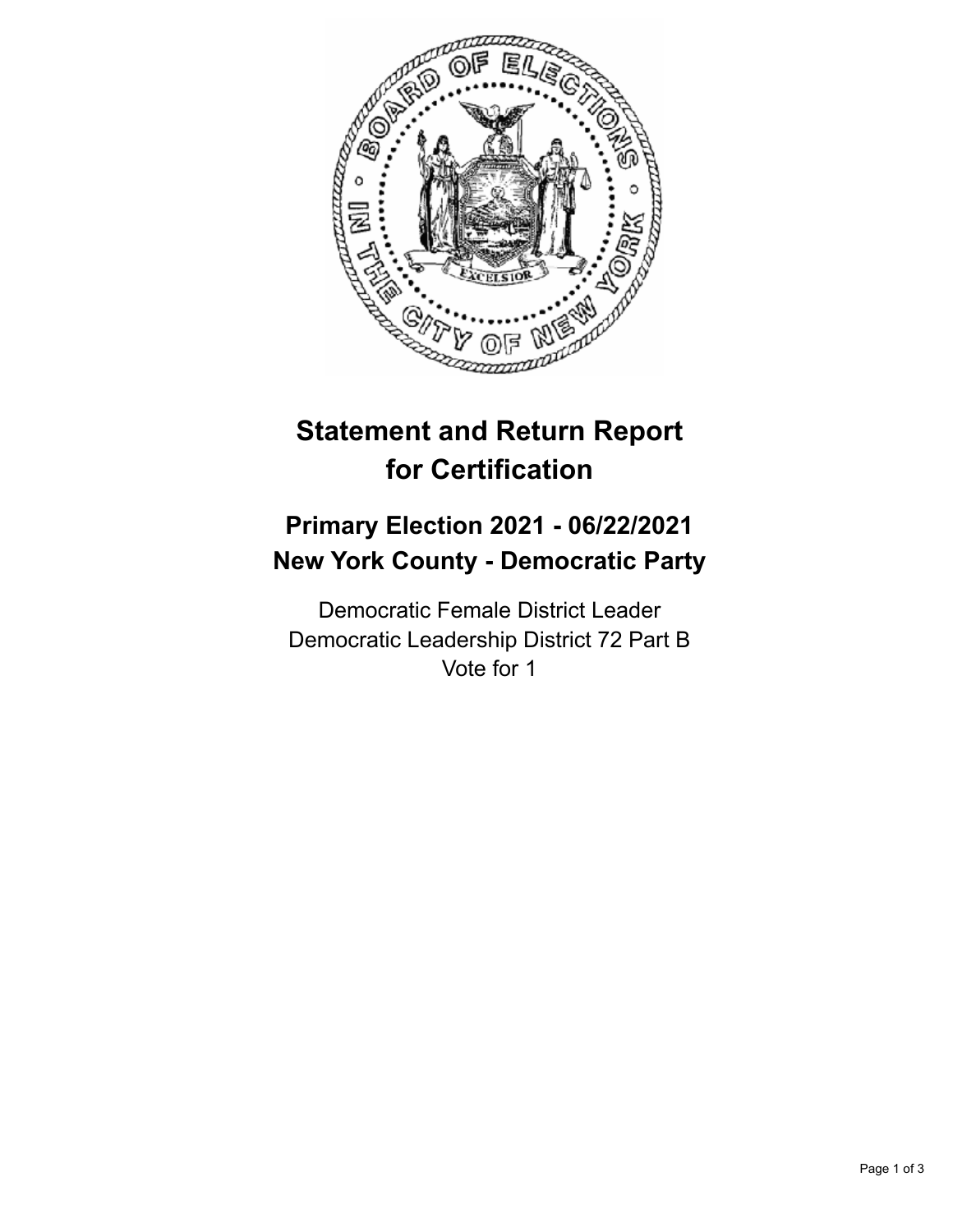

## **Assembly District 72**

| PUBLIC COUNTER                                           | 8,642 |
|----------------------------------------------------------|-------|
| <b>MANUALLY COUNTED EMERGENCY</b>                        | 0     |
| ABSENTEE / MILITARY                                      | 739   |
| <b>AFFIDAVIT</b>                                         | 56    |
| <b>Total Ballots</b>                                     | 9,437 |
| Less - Inapplicable Federal/Special Presidential Ballots | 0     |
| <b>Total Applicable Ballots</b>                          | 9,437 |
| YODALIS MORAN                                            | 1,988 |
| <b>SILVIA SMITH</b>                                      | 1,287 |
| MARIEL DE LA CRUZ                                        | 3,372 |
| ALENNA HUPE (WRITE-IN)                                   | 1     |
| ANGELA FERNANDEZ (WRITE-IN)                              | 1     |
| CARLA RANONI (WRITE-IN)                                  | 1     |
| CARMEN N. DE LA CRUZ (WRITE-IN)                          | 1     |
| CURTIS SLIWA (WRITE-IN)                                  | 1     |
| CYNTHIA LING (WRITE-IN)                                  | 1     |
| ED GOLDMAN (WRITE-IN)                                    | 1     |
| EMILY BROOKS (WRITE-IN)                                  | 1     |
| MARIA MORILLO (WRITE-IN)                                 | 4     |
| NAYMA SILVER-MATOS (WRITE-IN)                            | 17    |
| PAULA LEV (WRITE-IN)                                     | 1     |
| STEVEN DANSBY (WRITE-IN)                                 | 1     |
| SURINDER SAGDAN (WRITE-IN)                               | 1     |
| UNATTRIBUTABLE WRITE-IN (WRITE-IN)                       | 14    |
| VERA GRANT (WRITE-IN)                                    | 1     |
| VERONICA WILLIAMS (WRITE-IN)                             | 1     |
| <b>Total Votes</b>                                       | 6,695 |
| Unrecorded                                               | 2,742 |